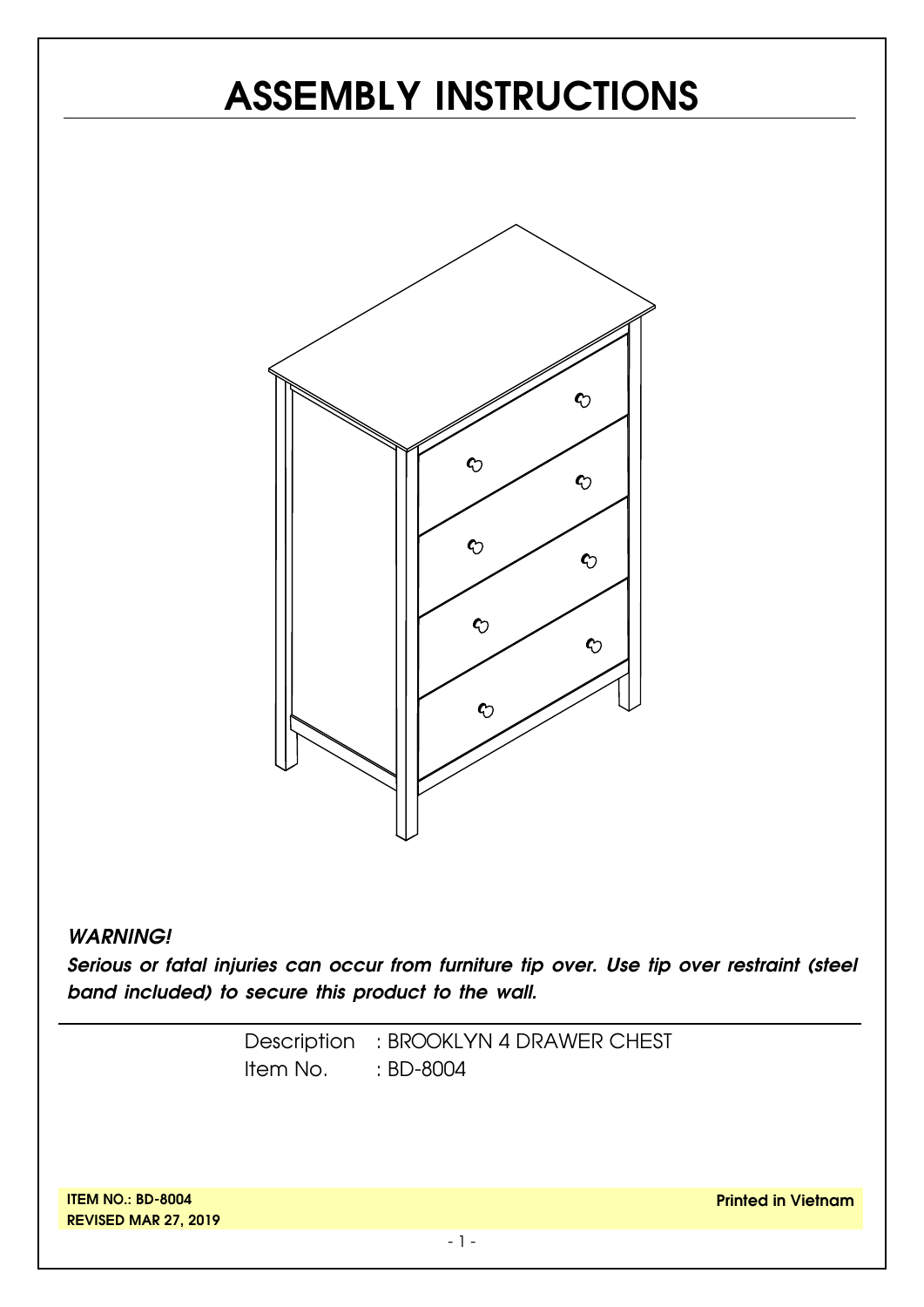### **BEFORE ASSEMBLY**

Thank you for purchasing this quality product. This product has been designed for easy assembly and constructed for durability. All parts were checked prior to packaging to insure quality. Prior to beginning assembly, however, make sure all parts and hardware are included and free of obvious defect. If a part is missing or defective, please contact the store where purchased. If hardware is missing, or you need help with assembly, please call toll free 888-944-8396.

#### **IMPORTANT NOTE:**

- Place all wooden parts on a clean and smooth surface such as a rug or carpet to avoid the parts from being scratched.
- Remove all wrapping material, including staples & packing straps before you start to assemble.
- DO NOT tighten all screws and bolts until completely assembled.
- Keep all hardware parts out of reach of children.

#### **WARNING:**

Long exposure to rubber or soft plastic may cause a chemical reaction and damage the finish of your product. Protect the surface of the product with cloth if you are using any product with rubber feet or base.

#### **ASSEMBLY TOOLS REQUIRED**

NOT INCLUDED

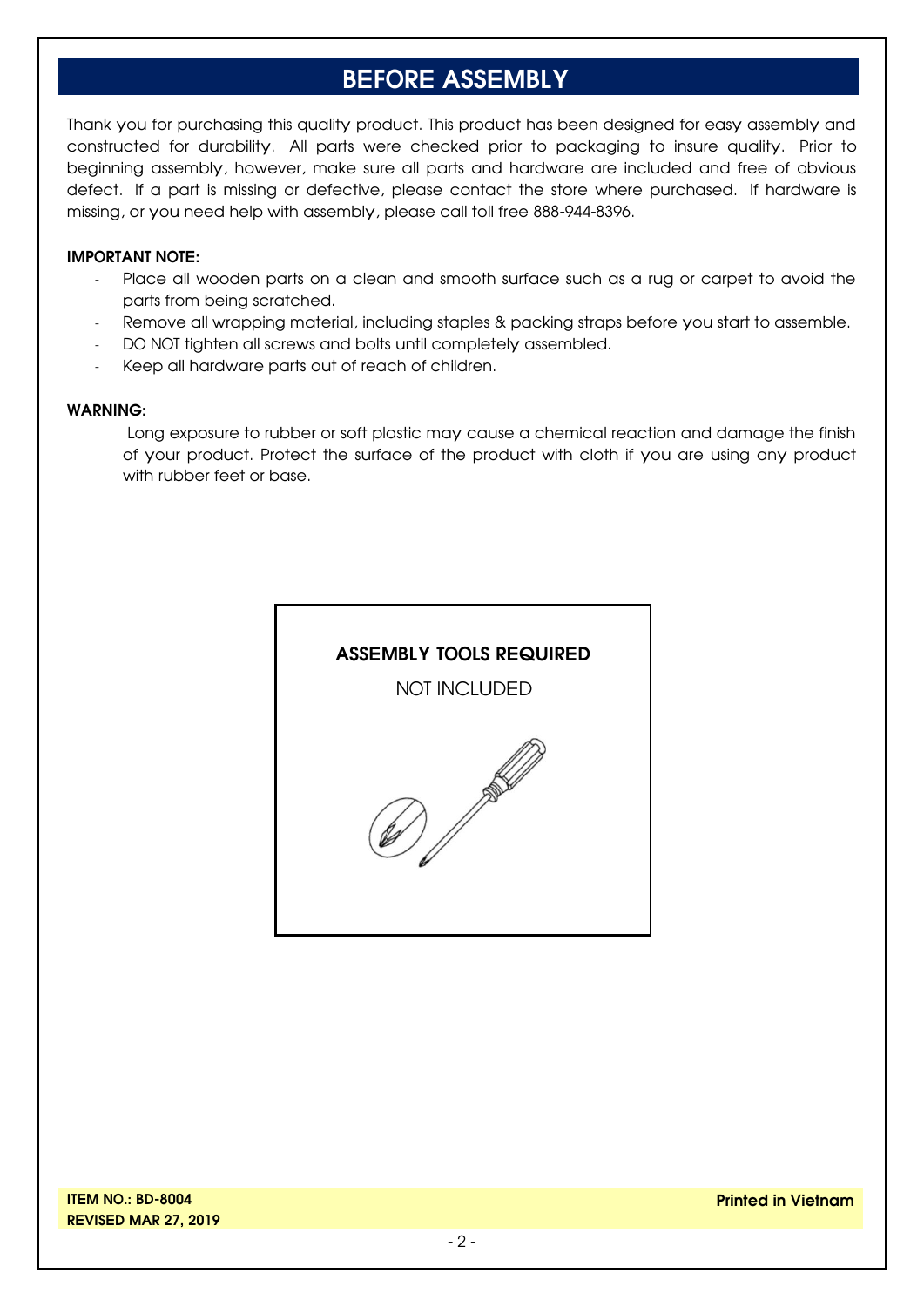## **PART LIST**

When unpacking, please be careful not to discard any parts with the packaging. Before continuing, please make sure you have the following parts:

| $\mathsf{NO}$ | Description                    | Qty                                   | Sketch | <b>NO</b>                 | Description                    | $Q$ ty       | Sketch |
|---------------|--------------------------------|---------------------------------------|--------|---------------------------|--------------------------------|--------------|--------|
| A             | Top                            | $\mathbbm{1}$                         |        | $\, {\bf B}$              | Side panel<br>$(L-R)$          | $\sqrt{2}$   |        |
| $\mathbf c$   | <b>Bottom frame</b>            | $\mathsf{l}$                          |        | D                         | Center frame                   | $\mathbf{1}$ |        |
| E             | Support bar                    | $\sqrt{4}$                            |        | F                         | Drawer front                   | $\sqrt{4}$   |        |
| $\mathbf G$   | Drawer side<br>$(L-R)$         | $\,8\,$                               |        | $\boldsymbol{\mathsf{H}}$ | Drawer back                    | $\sqrt{4}$   |        |
| L             | Drawer bottom                  | $\sqrt{4}$                            |        | J                         | Back panel<br>upper<br>(Large) | 1            |        |
| $\mathsf K$   | Back panel<br>lower<br>(Small) | $\begin{array}{c} \hline \end{array}$ |        |                           |                                |              |        |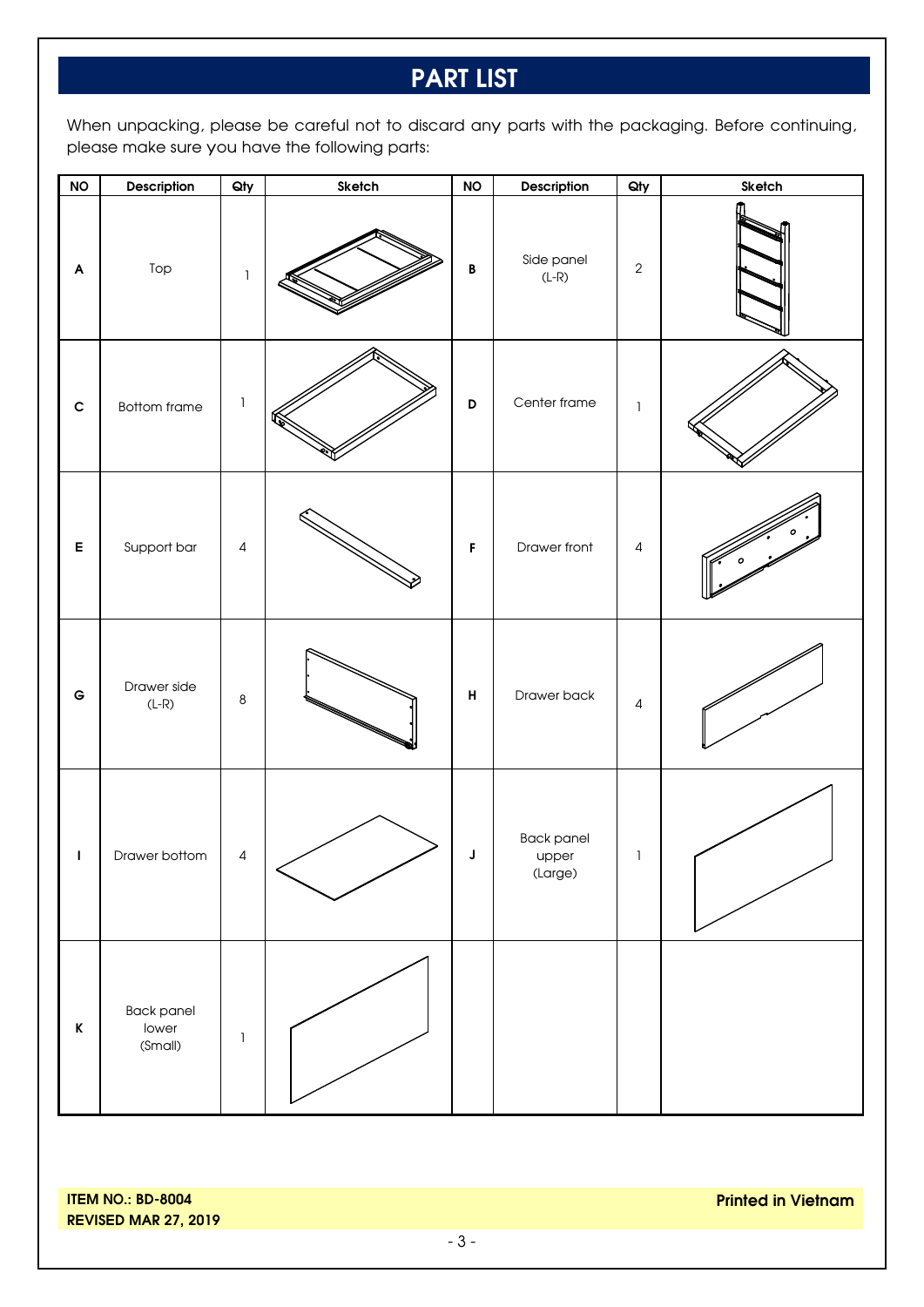# **HARDWARE LIST**

When unpacking, please be careful not to discard any parts with the packaging. Before continuing, please make sure you have all of the following hardware:

| <b>NO</b>      | <b>Description</b>                                                                  | Qty          | Sketch |                         | <b>NO</b><br>Description                                               |            | Sketch |
|----------------|-------------------------------------------------------------------------------------|--------------|--------|-------------------------|------------------------------------------------------------------------|------------|--------|
| L              | Allen key<br>(M4 x 30mm x 110mm)                                                    | $\mathbf{1}$ |        | $\mathbf{2}$            | <b>Bolt</b><br>(M6 x 30mm)                                             | 12         |        |
| $\mathbf{3}$   | Spring washer<br>$(46.5 \times 11)$ mm)                                             | 12           |        | $\overline{\mathbf{4}}$ | <b>Flat Washer</b><br>$(46.5 \times 13 \text{mm})$                     | 12         |        |
| 5              | Long screw<br>$(M4 \times 35$ mm $)$                                                | 50           | anno   | 6                       | Pan head screw<br>*Metal knob:<br>(M4x22mm)<br>*Wooden knob: (M4x25mm) | 8          | mmmmm  |
| $\overline{7}$ | Wooden knob<br>8<br>(Φ30 x 30mm)                                                    |              |        | 8                       | Medium screw<br>$(M4 \times 30$ mm $)$                                 | 8          |        |
|                | <b>METAL KNOB</b><br>(Φ30 x 25mm)<br><b>GOES WITH FINISHED</b><br><b>ITEM ONLY.</b> | 8            |        | 9                       | Steel band                                                             | $\sqrt{2}$ |        |
| 10             | Short screw<br>(M3 x 15mm)                                                          | 4            | mn     |                         |                                                                        |            |        |

#### **NOTE: WARNING LABEL (INCLUDED)**

#### A WARNING

Serious or fatal crushing injuries can occur from furniture tipover. To help prevent tipover:

- Install tipover restraint provided.
- Place heaviest items in the lower drawers.

- Unless specifically designed to accommodate, do not set TVs or other heavy objects on top of this product.

- Never allow children to climb or hang on drawers, doors or shelves.

- Never open more than one drawer at a time. Use of tipover restraints may only reduce, but not eliminate, the risk of tipover.

This is permanent label. Do not remove.

**ITEM NO.: BD-8004 REVISED MAR 27, 2019** **Printed in Vietnam**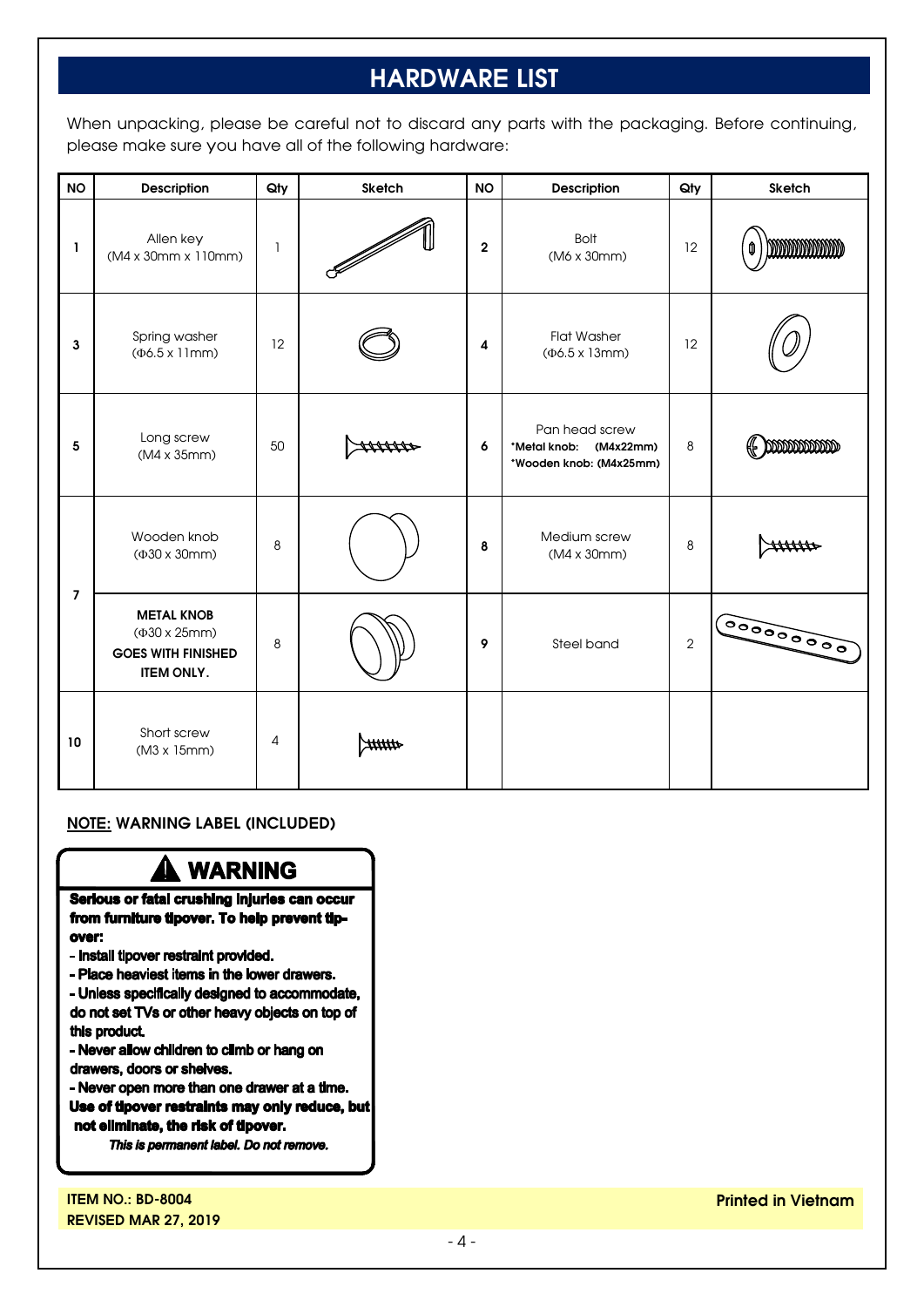### **STEP 1**

Attach top (A), center frame (D) and bottom frame (C) to side panel (B) with bolts (2), and washers (3) and (4) as shown below. Tighten with Allen key (1).

Slide back panels (J) and (K) into the grooves, as shown below.



# **STEP 2**

**REVISED MAR 27, 2019**

Attach bottom frame (C), center frame (D) and top (A) to the other side panel (B) with bolts (2), and washers (3) and (4) as shown below. Tighten with Allen key (1).



**Printed in Vietnam**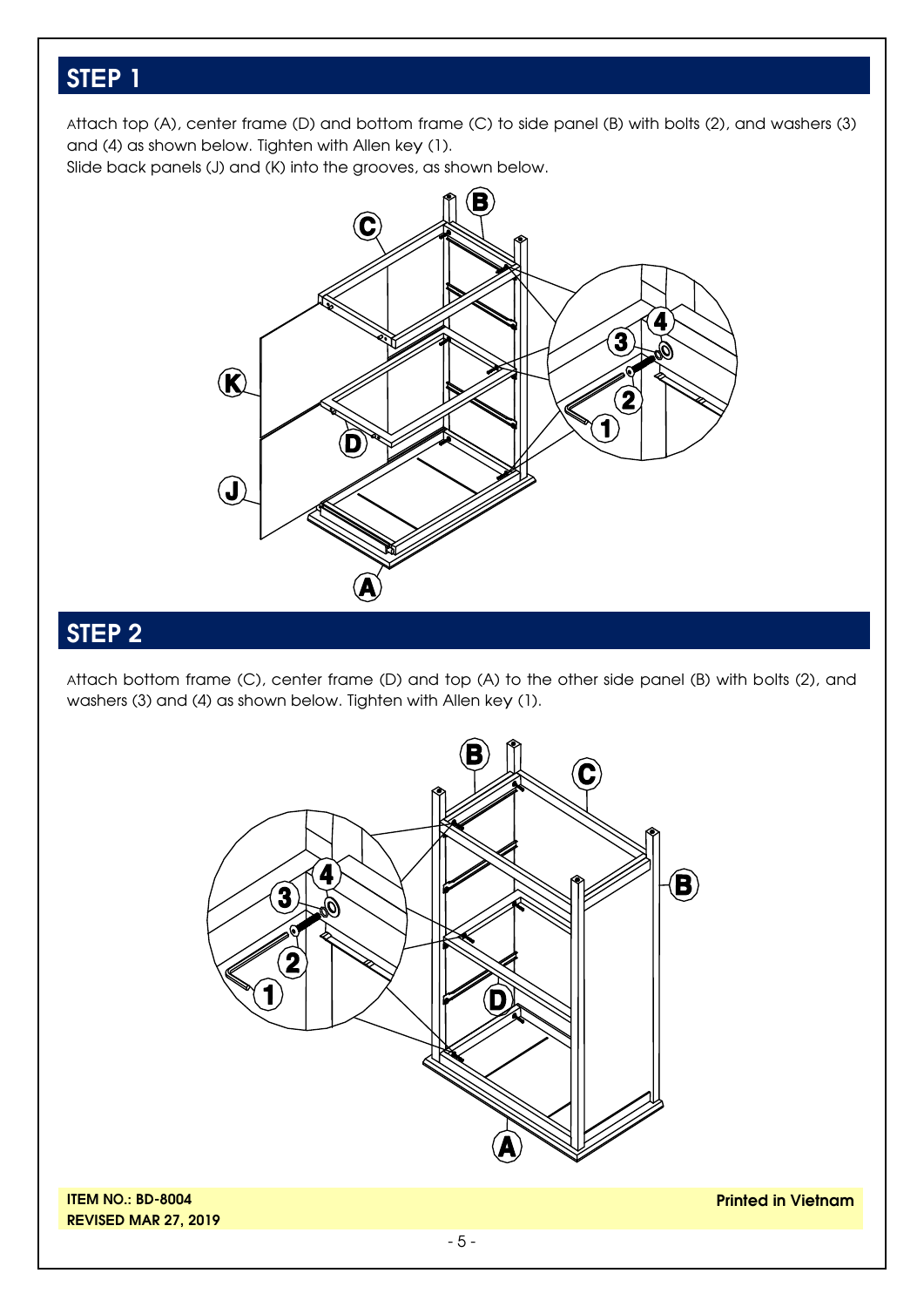### **STEP 3**

Attach drawer sides (G) to drawer front (F) with screws (5) as shown below. Tighten with a screwdriver. Insert drawer bottom (I) into the grooves at bottom of drawer sides (G) and drawer front (F) as shown below. Attach drawer back (H) to drawer sides (G) with screws (5) as shown below. Tighten with a screwdriver.



#### **STEP 4**

Attach support bars (E) to bottom of drawers with screws (8) as shown below. Tighten with a screwdriver.



#### **STEP 5**

Attach knobs (7) to front of drawers with pan head screws (6) as shown below. Tighten with a screwdriver. Carefully put the drawers into the unit.